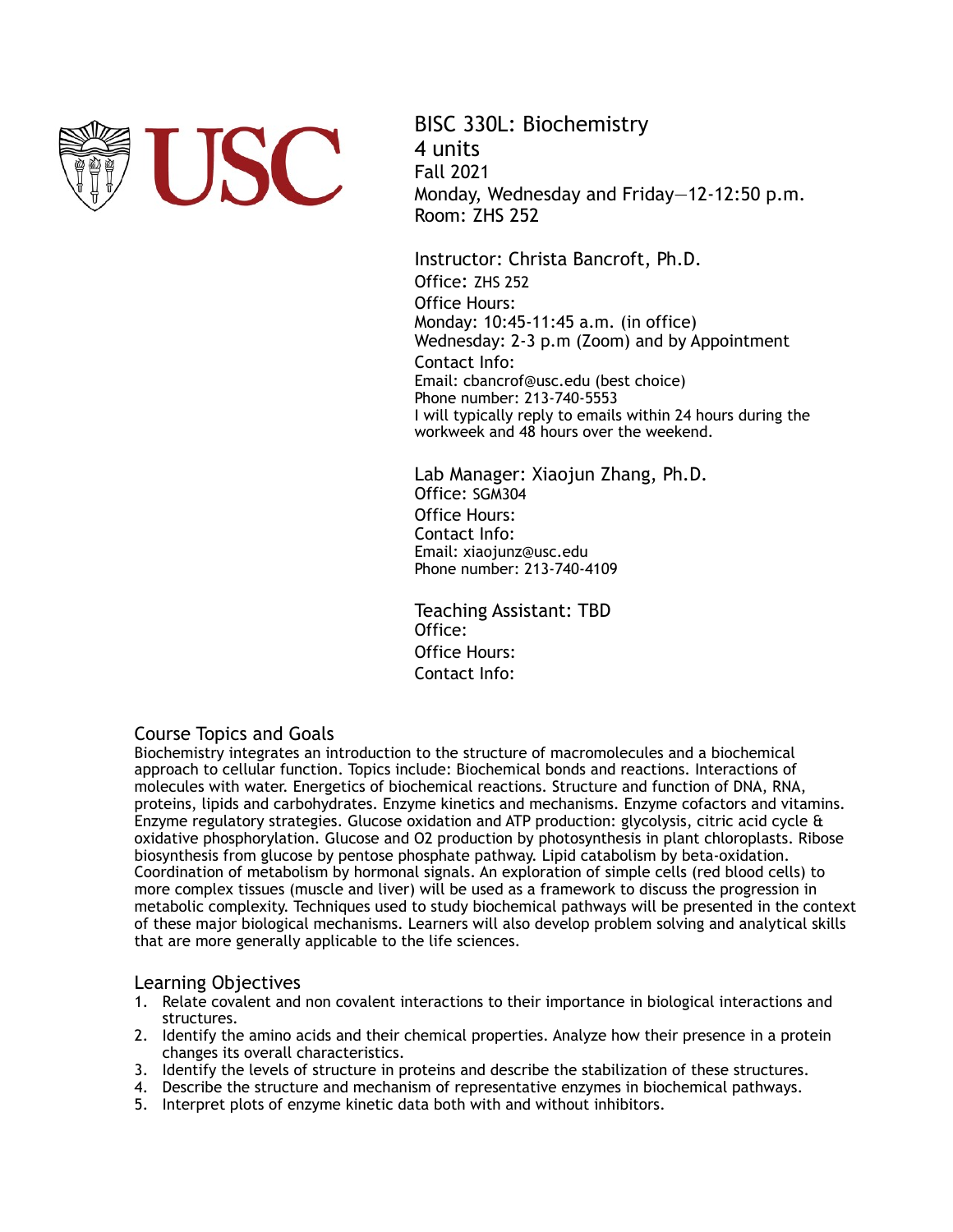- 6. Describe the primary catabolic and anabolic pathways pertaining to the following molecular classes (Glycolysis, Citric Acid Cycle, Electron Transport, Oxidative Phosphorylation, Pentose Phosphate Pathway, Light and Dark Photosynthetic Reactions, Calvin Cycle, Gluconeogenesis, Glycogenesis, Glycogenolysis and Beta-Oxidation):
	- a. Carbohydrates
	- b. Lipids
- 7. For each pathway in 6, identify the key regulatory points, the energetics of the reactions, the enzymes and the chemical transformations involved. Analyze how energetic changes and hormonal signals modify the reactions and change the active pathways.
- 8. Identify important characteristics of lipid membrane structure and compare mechanisms of molecular transport across membranes.
- 9. Evaluate how organismal energy state and hormonal signals modify activation and inhibition of different biochemical pathways.
- 10. Compare major cellular signaling pathways (Tyrosine kinase receptors, G-protein coupled receptors and steroid receptors).
- 11. Interpret biochemical data tables

Prerequisite: CHEM 322A or CHEM 325A (Organic Chemistry)

# Course Notes

Lectures: The lecture slides posted on the course Blackboard internet site [\(https://blackboard.usc.edu\)](https://blackboard.usc.edu). All lectures will have an audio and written transcript section that should be read or listened to at home before coming to lecture that day. It is also recommended to read the corresponding section of the textbook in preparation for in-class problem sets. There will be at-home quiz questions associated with the at-home portion of the lecture on the Blackboard course website under "Assignments". The remainder of the lecture slides will be presented in class.

It is important to attend all of the lectures during the course and to take good notes for study. Prior to attending each lecture, it is also recommended to read the appropriate portions of the textbook. Examinations will be based on application of material from lecture slides, verbal information conveyed during lecture, at-home quiz material, and in-class problem sets. Material from the textbook that is not presented in lecture slides or in the lecture presentation will not be included in examination material. All course material, information, announcements and grades will be posted on Blackboard until the end of the semester.

#### Email Communication:

To ensure privacy, only student's USC email accounts may be used for email communications. Students are responsible for understanding the content of email messages that the instructor sends to their USC accounts. Therefore, each student must check their USC email regularly and make sure their account is not over quota, so new messages can be received.

# Recommended Readings and Supplementary Materials

Appling, Anthony-Cahill, Mathews, Biochemistry: Concepts and Connections (2015, 1st edition) or (2018, 2nd edition). Can be purchased in the bookstore in hardback or loose-leaf. Alternatively, you may buy on-line Mastering Chemistry access via the Pearson website.

Primary research articles for Discussions will be posted as .pdfs on Bb for students to read before coming to the lecture discussion period.

#### MCAT Practice Materials (in-class problem sets):

7 Full-Length Practice Tests for the MCAT: 5 in the Book and 2 Online. RuveneCo Publishing, 2019. "AAMC MCAT Official Prep Sample Test." Official MCAT Sample Test (Online), [https://](https://store.aamc.org/official-mcat-sample-test-online.html) [store.aamc.org/official-mcat-sample-test-online.html](https://store.aamc.org/official-mcat-sample-test-online.html).

AAMC MCAT Section Bank (Online). https://store.aamc.org/aamc-mcat-section-bank-online.html. "Biological and Biochemical Foundations of Living Systems Passages." Khan Academy, Khan Academy,<https://www.khanacademy.org/test-prep/mcat/biological-sciences-practice>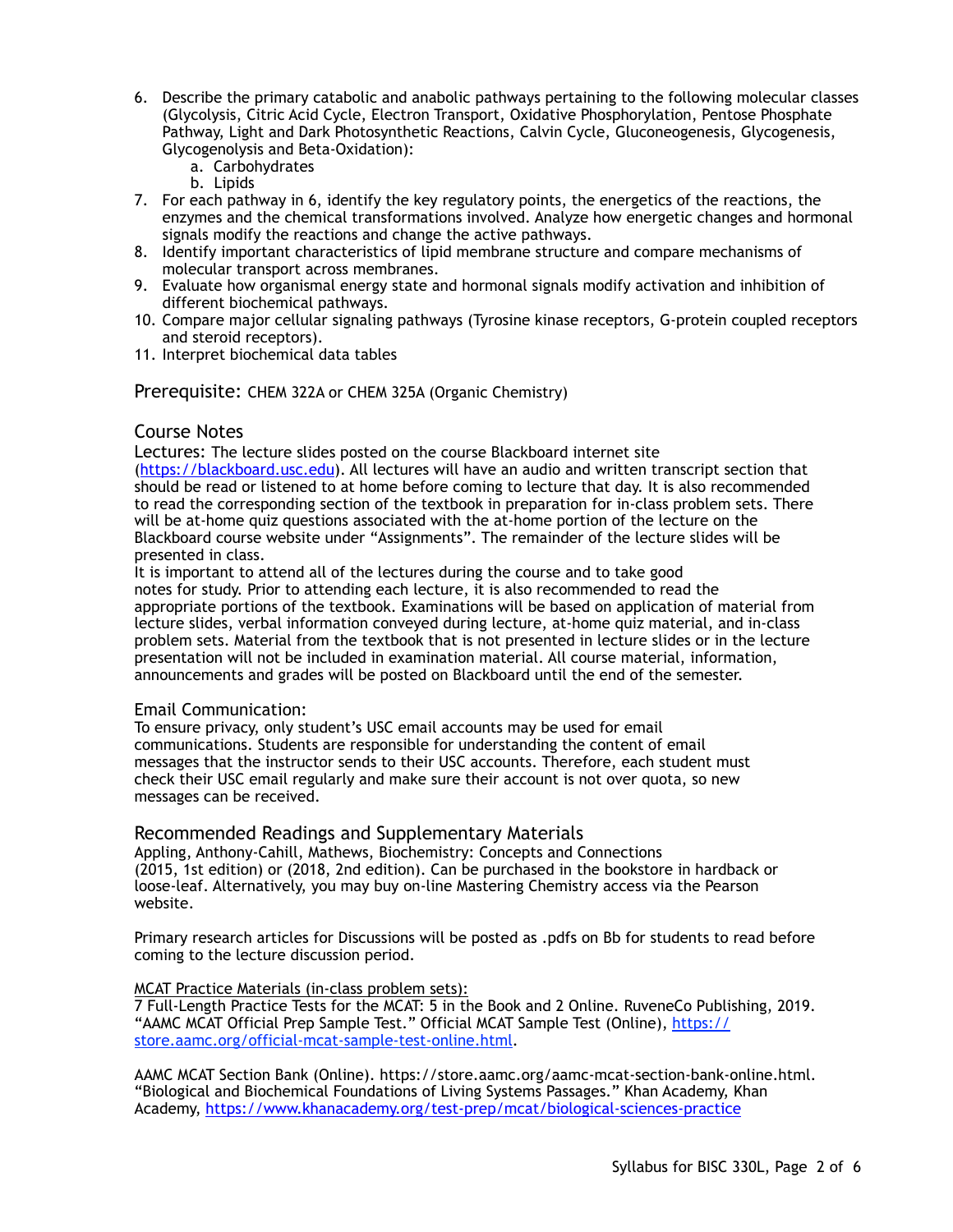MCAT Practice Tests: Biological & Biochemical Foundations of Living Systems. Sterling Test Prep, 2020.

MCAT: Organic Chemistry & Biochemistry Practice Questions with Detailed Explanations. Sterling Test Prep, 2020.

MCAT® Biology & Biochemistry: Practice Questions. Sterling Test Prep, 2020.

Schnedeker, Bryan, and Anthony Lafond. "MCAT Biology and Biochemistry: Strategy and Practice." Amazon, Next Step Pre-Med, LLC, 2016, https://www.amazon.com/MCAT-Biology-Biochemistry-Strategy-Practice/dp/1944935029.

#### Description and Assessment of Assignments

Midterms will include multiple choice, short answer and mathematical problems that can be done without a calculator.

Midterm 1 will cover material for Learning Objectives 1, 2, 3, 4, 5 and 11

Midterm 2 will cover material for Learning Objectives 6, 7, 8, 9 and 11

Midterm 3 will cover material for Learning Objectives 6, 7, 9, 10 and 11

Quizzes will be on material from the at-home portion of the lecture material and should be answered individually prior to coming to class. Points will be given both for participation and correctness.

Problem sets will be on material from the entirety of the lecture. Problems will be completed in pairs or small groups on the Blackboard website. Groups might be asked at to present their thought process and solution to the class. Individuals within a group should all contribute equally to the workload. Points will be given for both participation and correctness. Additionally, students will be asked to submit practice problems from lecture material that appropriately cover learning objectives. Students will submit problems to a Blackboard share page and post correct answers. The instructor will use these questions for up to 10% of the midterm exam content. Each student will be assigned to prepare 2 questions for their assigned lecture and will receive up to 5 points of extra credit, if the questions and answers are well-researched and at an appropriate level of difficulty for the course.

#### Grading Breakdown

The course grade will be based upon 1245 possible points:

| Assignment            | <b>Points</b> | % of Grade |  |
|-----------------------|---------------|------------|--|
| Midterm 1             | 250           | 19.75      |  |
| Midterm 2             | 250           | 19.75      |  |
| <b>Final Exam</b>     | 250           | 19.75      |  |
| At-home quizzes       | 76            | 6.0        |  |
| In-class problem sets | 190           | 15         |  |
| Laboratory            | 250           | 19.75      |  |
| <b>Total</b>          | 1266          | 100        |  |

Course letter grades:

Course final grades will be determined using the following scale:

A 90-100 A- 87-89.9 B+ 82-86.9 B 77-81.9 B- 72-76.9  $C + 67 - 71.9$ C 62-66.9 C- 57-61.9 D+ 52-56.9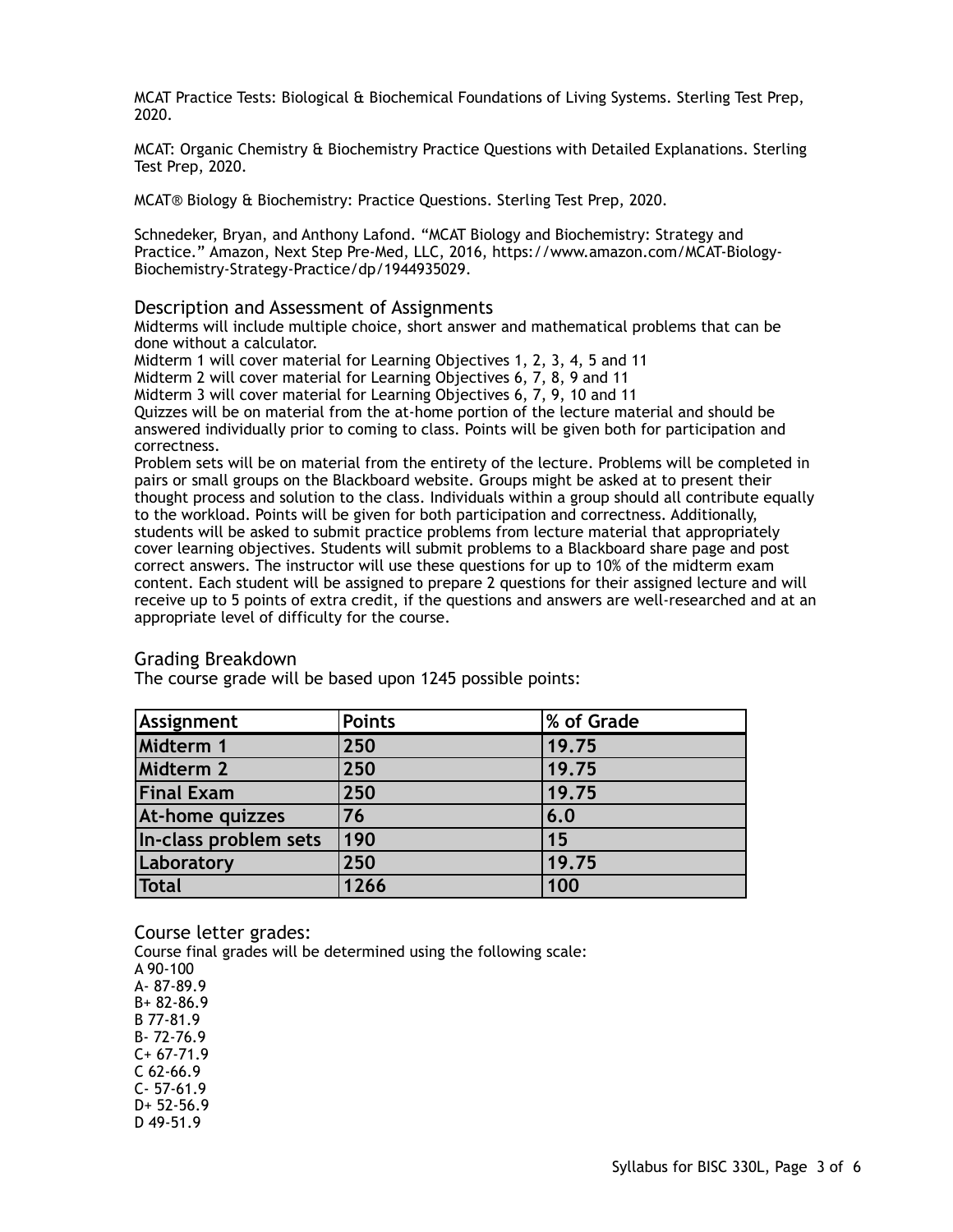D- 46-48.9 F 45 and below

## Assignment Submission Policy

Answers to quiz questions should be submitted prior to the start of class at 12:00 pm. Quizzes for subsequent lectures are typically open 48 hours in advance of the next flipped lecture. Answers to group work assignments should be submitted before lecture section ends at 12:50 p.m.

If you do not have access to a smart phone, tablet or laptop computer, please see Dr. Bancroft to make accommodations to submit your assignments.

# Grading Timeline

Grades for Midterm Exams will be posted within one calendar week following the exam date.

## Additional Policies

#### **Missing Midterm Exam:**

In case a midterm exam must be missed for legitimate reasons, discuss the situation with the course instructor prior to the exam, if possible. If an exam is missed for an emergency or for a valid health reason (with written documentation), the scores of the other two exams will be prorated to comprise your total point score. Rules governing exams are given in more detail in your Student Contract, which is also posted on theclass website: [https://blackboard.usc.edu.](https://blackboard.usc.edu)

#### **Regrades:**

In the event an error is made in the grading of your exam, written submittal of a description of the error with the exam should be returned to Dr. Bancroft within a week after receiving your graded exam. After this time period, exams will not be regraded. **Lecture Absences:**

Attendance at all lecture sections is expected. If you must miss class due to illness, valid USC travel or other emergency, please present Dr. Bancroft with evidence of the reason for absence and you will be allowed to make-up in-class work assignments within 1 week of the missed lecture period.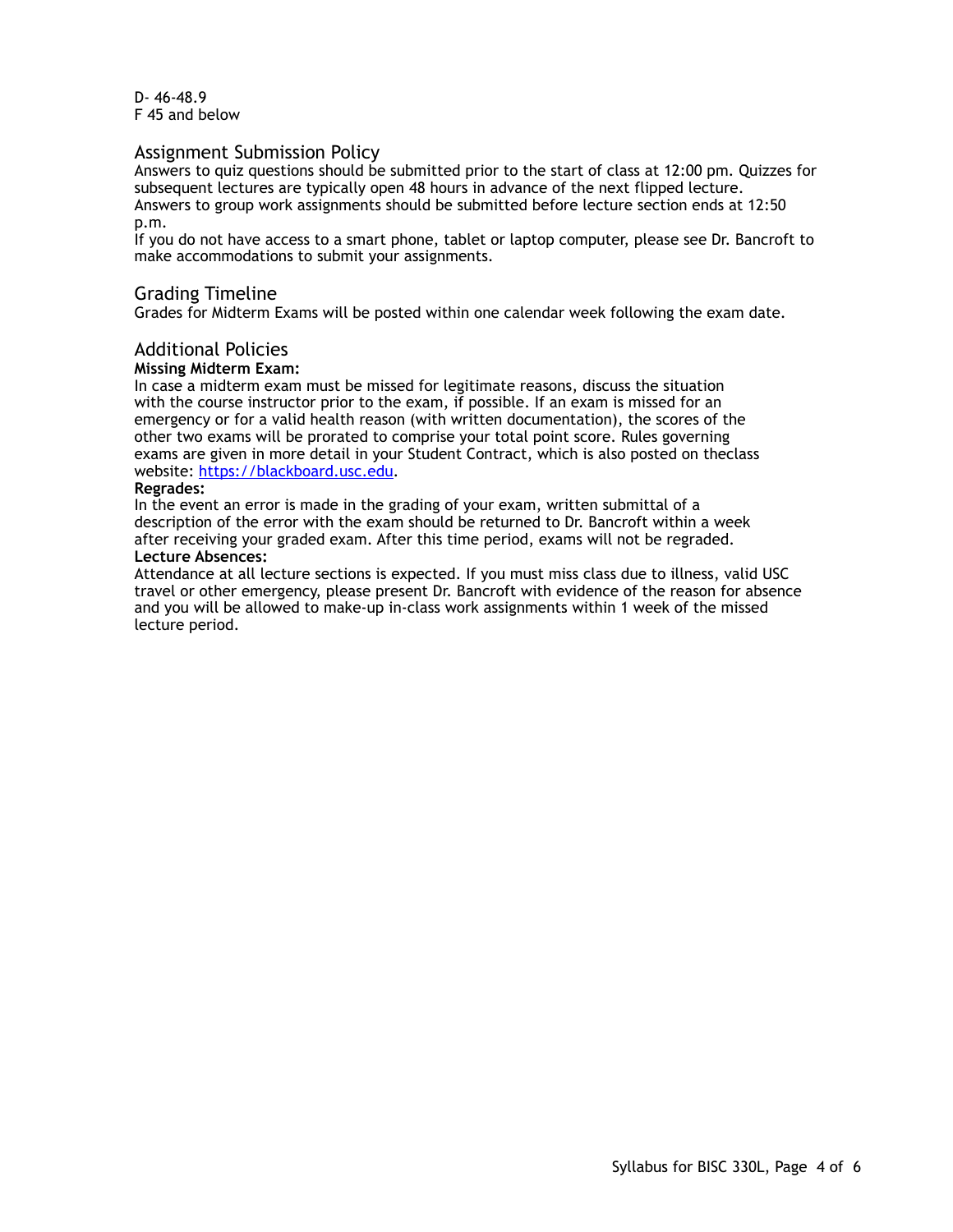# Course Schedule:

| Wk.            | <b>Date</b>    | <b>Lecture Topic</b>                                | Reading    | Due (in class)          |  |
|----------------|----------------|-----------------------------------------------------|------------|-------------------------|--|
|                | Aug. 23        | Intro to Biochemistry and the Language of Chemistry | Ch. 1      |                         |  |
| 1              | Aug. 25        | <b>Chemical Foundations of Life</b>                 | Ch. 2      | Lec 2 quiz & prob. set  |  |
|                | Aug. 27        | <b>Energy in Biochemistry</b>                       | Ch.3       | Lec 3 quiz & prob. set  |  |
| 2              | Aug. 30        | <b>Nucleic Acids</b>                                | Ch.4       | Lec 4 quiz & prob. set  |  |
|                | Sept. 1        | <b>Nucleic Acids</b>                                | Ch. 4      | Lec 5 quiz & prob. set  |  |
|                | Sept. 3        | Amino Acids and Primary Structure                   | Ch.5       | Lec 6 quiz & prob. set  |  |
|                | Sept. 6        | No lecture, Labor Day                               |            |                         |  |
| 3              | Sept. 8        | <b>Protein Structure</b>                            | Ch. 6      | Lec 7 quiz & prob. set  |  |
|                | Sept. 10       | Protein Structure and Biochemical Methods           | Ch. 6      | Lec 8 quiz & prob. set  |  |
| 4              | Sept. 13       | <b>Enzymes</b>                                      | Ch.8       | Lec 9 quiz & prob. set  |  |
|                | Sept. 15       | <b>Enzymes</b>                                      | Ch. 8      | Lec 10 quiz & prob. set |  |
|                | Sept. 17       | <b>Enzymes</b>                                      | Ch. 8      | Lec 11 quiz & prob. set |  |
|                | Sept. 20       | <b>Enzymes</b>                                      | Ch. 8      | Lec 12 quiz & prob. set |  |
| 5              | Sept. 22       | <b>Current Science in Biochemistry (Discussion)</b> | <b>TBD</b> | Lec 13 quiz & prob. set |  |
|                | Sept. 24       | <b>Midterm 1</b>                                    |            |                         |  |
| 6              | Sept. 27       | Carbohydrates                                       | Ch. 9      | Lec 14 quiz & prob. set |  |
|                | Sept. 29       | Lipids, Membranes and Cellular Transport            | Ch. 10     | Lec 15 quiz & prob. set |  |
|                | Oct. 1         | Lipids, Membranes and Cellular Transport            | Ch. 10     | Lec 16 quiz & prob. set |  |
| $\overline{7}$ | Oct. 4         | Principles of Metabolism                            | Ch. 11     | Lec 17 quiz & prob. set |  |
|                | Oct. 6         | Carbohydrate Metabolism                             | Ch. 12     | Lec 18 quiz & prob. set |  |
|                | Oct. 8         | Carbohydrate Metabolism                             | Ch. 12     | Lec 19 quiz & prob. set |  |
| 8              | Oct. 11        | Carbohydrate Metabolism                             | Ch. 12     | Lec 20 quiz & prob. set |  |
|                | Oct. 13        | Carbohydrate Metabolism                             | Ch. 12     | Lec 21 quiz & prob. set |  |
|                | Oct. 15        | No Lecture, Fall Break                              |            |                         |  |
| 9              | Oct. 18        | Carbohydrate Metabolism                             | Ch. 12     | Lec 22 quiz & prob. set |  |
|                | Oct. 20        | Carbohydrate Metabolism                             | Ch. 12     | Lec 23 quiz & prob. set |  |
|                | Oct. 22        | <b>Citric Acid Cycle</b>                            | Ch. 13     | Lec 24 quiz & prob. set |  |
| 10             | Oct. 25        | <b>Citric Acid Cycle</b>                            | Ch. 13     | Lec 25 quiz & prob. set |  |
|                | Oct. 27        | <b>Current Science in Biochemistry (Discussion)</b> | <b>TBD</b> | Lec 26 quiz & prob. set |  |
|                | Oct. 29        | Midterm <sub>2</sub>                                |            |                         |  |
| 11             | Nov. 1         | Electron Transport and Ox. Phosphorylation          | Ch. 14     | Lec 27 quiz & prob. set |  |
|                | Nov. 3         | Electron Transport and Ox. Phosphorylation          | Ch. 14     | Lec 28 quiz & prob. set |  |
|                | Nov. 5         | Electron Transport and Ox. Phosphorylation          | Ch. 14     | Lec 29 quiz & prob. set |  |
| 12             | Nov. 8         | Electron Transport and Ox. Phosphorylation          | Ch. 14     | Lec 30 quiz & prob. set |  |
|                | <b>Nov. 10</b> | Photosynthesis                                      | Ch. 15     | Lec 31 quiz & prob. set |  |
|                | <b>Nov. 12</b> | Photosynthesis                                      | Ch. 15     | Lec 32 quiz & prob. set |  |
| 13             | Nov. 15        | Photosynthesis                                      | Ch. 15     | Lec 33 quiz & prob. set |  |
|                | <b>Nov. 17</b> | <b>Calvin Cycle</b>                                 | Ch. 15     | Lec 34 quiz & prob. set |  |
|                | <b>Nov. 19</b> | Calvin Cycle                                        | Ch. 15     | Lec 35 quiz & prob. set |  |
| 14             | <b>Nov. 22</b> | <b>Lipid Metabolism</b>                             | Ch. 16     | Lec 36 quiz & prob. set |  |
|                | <b>Nov. 24</b> | No lecture, Thanksgiving                            |            |                         |  |
|                | <b>Nov. 26</b> | No lecture, Thanksgiving                            |            |                         |  |
| 15             | <b>Nov. 29</b> | Coordination of Energy Metabolism                   | Ch. 17     | Lec 37 quiz & prob. set |  |
|                | Dec. 1         | <b>Cell Signaling</b>                               | Ch. 20     | Lec 38 quiz & prob. set |  |
|                | Dec. 3         | <b>Current Science in Biochemistry (Discussion)</b> | TBD        | Lec 39 quiz & prob. set |  |
|                | Dec. 10        | Final Exam: 11-11:50 a.m.                           |            |                         |  |

# Statement on Academic Conduct and Support Systems

# **Academic Conduct:**

Plagiarism – presenting someone else's ideas as your own, either verbatim or recast in your own words – is a serious academic offense with serious consequences. Please familiarize yourself with the discussion of plagiarism in SCampus in Part B, Section 11, "Behavior Violating University Standards" [policy.usc.edu/scampus-part-b.](https://policy.usc.edu/scampus-part-b/) Other forms of academic dishonesty are equally